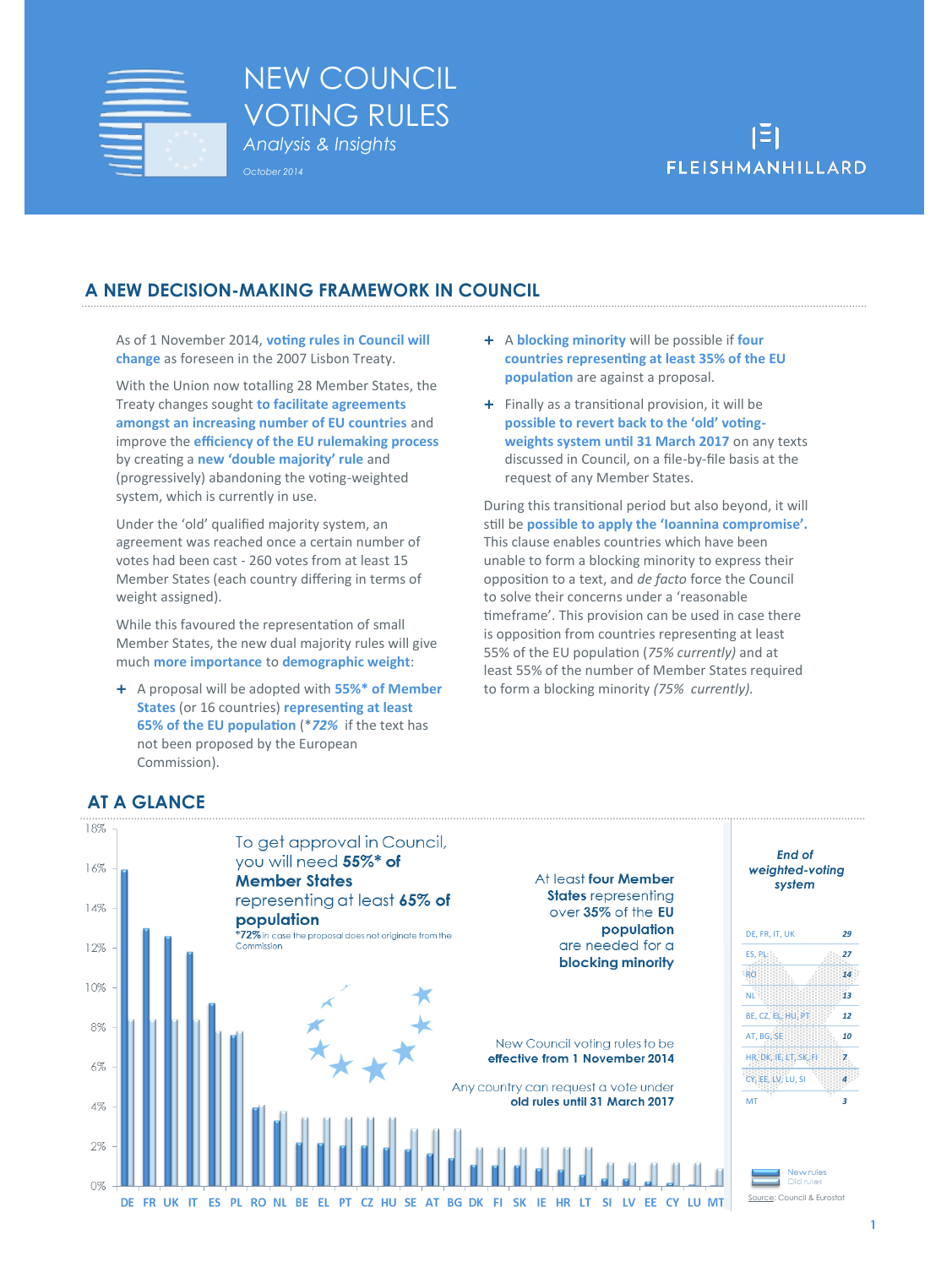

## **POLITICAL IMPLICATIONS**

*These new voting rules will de facto change the requirements that allow a text to pass in Council, but also the political influence amongst Member States considering the importance given to demographic weight in the new arrangements. However, it is not expected to fundamentally change the Council's 'culture of compromise'.* 

#### **COUNCIL AGREEMENT STILL DRIVEN BY THE SEARCH FOR CONSENSUS IN DAY-TO-DAY TALKS**

A **compromise-led approach** has been and will probably remain the most important driving force behind the decision-making process in Council *;* the **voting rules are there to enable consensus**, not force countries to cast negative votes or abstain.

#### **Voting records in Council\* | 2013**

| Unanimous approval<br>(all MS in favor)            | 65% |
|----------------------------------------------------|-----|
| <b>Majority voting</b><br>(negative vote or abst.) | 35% |
| with at least one MS vote against                  | 15% |
| with at least one MS abstention                    | 15% |
| with both abstention & vote against                | .5% |

In practice, there are a **few instances** where one or more **Member States actually** decide(s) to **vote against** a proposal or **abstain**. In 2013, out of 150 texts adopted in Council\*, around 65% of texts were approved by all 28 EU countries (all voting in favour). 35% of the time, at least one Member State voted against or abstained. In day-to-day compromises, **voting rules** are generally more an **instrument in the hands of the Presidency and Member States to identify (and solve) key issues**, and to push negotiations forward rather than isolating one or several Member States. Going forward, the new framework however has the potential to create different dynamics.

#### **LARGE MEMBER STATES' INFLUENCE SIGNIFICANTLY INCREASES IN COMPARISON WITH MEDIUM AND SMALL COUNTRIES**

With population size getting more prominence in this system, **the strength of the four largest EU countries** is **reinforced**. Germany to a larger extent, along with the UK, France, and Italy have gained the biggest winners in this transition.

Beyond this group, **all others shrink in relative terms**, but the **impact** of these rules is especially **magnified for medium and small countries**.

Spain, Poland, Romania and the Netherlands would remain more or less under the same *status quo* but do not benefit as much as the largest four Member States. While they look as if they remain the same, they have lost out in relative terms. The influence of others such as the Czech Republic, Belgium, Greece, Sweden, Austria, Portugal, Denmark, or Hungary, will be quite significantly downsized as well (their weights are lessened by nearly double).

**Small Member States** will lose the most under the new rules: Cyprus, Luxembourg, and Malta's **weight**  are **reduced** by a **factor of 11** compared with the current voting requirements.

#### **MEMBER STATES' DYNAMICS GOING FORWARD AND BLOCKING MINORITIES IN QUESTION**

**Blocking minorities** are meant to become **more difficult to form** under the new voting framework. Designed to safeguard small Member States against an alliance of the largest ones, it rarely blocks a text completely in Council. It does remain however, a useful mechanism to pinpoint issues amongst likeminded countries.

The **impact** of the new voting rules on current **Member States' political dynamics** will be interesting to see unfold in negotiations especially in light of divisions amongst **'pro-austerity'** vs **'proflexibility'** countries but also more broadly between **'north'** vs **'south'**, **'eastern'** vs **'western'** Member States and more recently in the context of Banking Union between the **'Euro-ins'** and the **'Euro-outs'**.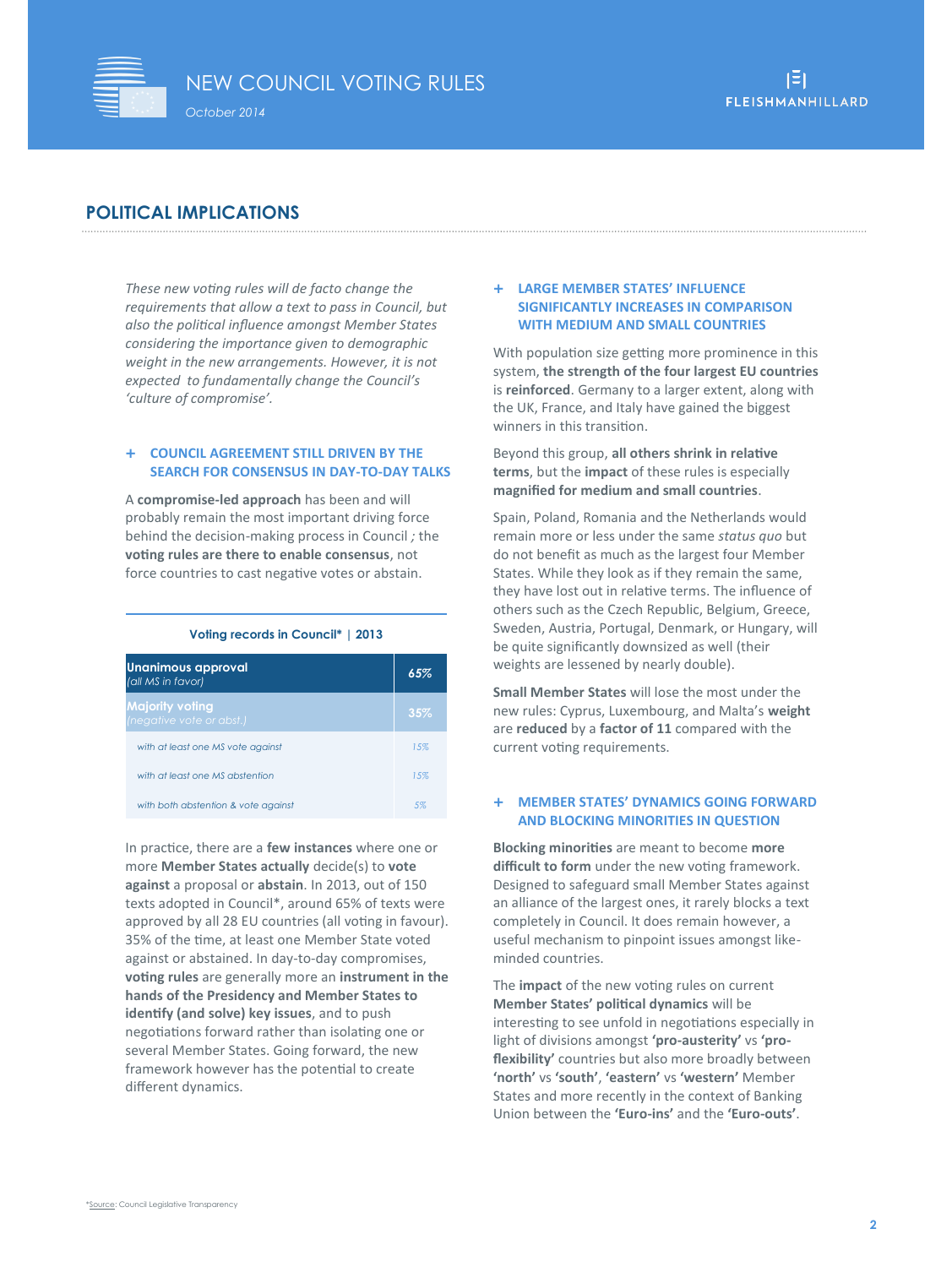

## **POLITICAL IMPLICATIONS …** [CONTINUED]

The table below shows potential blocking minorities that could be formed by Member States, while also comparing their status vis-à-vis the old rules.

| <b>POSSIBLE BLOCKING MINORITIES</b> | new<br>rules                                  | old<br>rules |     |
|-------------------------------------|-----------------------------------------------|--------------|-----|
| <b>Euro-outs</b>                    | UK, SE, DK, PL, RO, CZ, HU, BG,<br>HR         | 33,50%       | 128 |
| South                               | FR, IT, ES, PT                                | 36,11%       | 97  |
|                                     | FR. IT. ES. PT. EL. BE                        | 40,51%       | 121 |
| North                               | UK. SE. DK. FI. IE                            | 17,59%       | 60  |
|                                     | UK, SE, DK, FI, IE, NL                        | 20,91%       | 73  |
|                                     | UK. SE. DK. FI. IE. DE                        | 33,52%       | 89  |
|                                     | UK, SE, DK, FI, IE, NL, DE                    | 36,84%       | 102 |
| <b>East</b>                         | CZ, HU, SK, PL, RO, BG, LT, LV,<br>EE. SI. LV | 18.72%       | 101 |
| <b>Visegrad</b>                     | CZ, HU, SK, PL                                | 12,80%       | 58  |

In **green**: working blocking minority | In **red**: unachievable blocking minority.

Under the **old rules**, a coalition of countries representing **91 votes or 38% of EU population** was necessary to get a blocking minority. Under the **new voting rules**, this is possible with a min. of **four countries representing at least 36% of the EU population***.* 

**Large Mediterranean** countries including France, Italy, Portugal and Spain would still retain their ability to form a blocking minority. Interestingly the **'Euroouts'** would no longer have this possibility in the new set-up, while the ability of the **Visegrad** group (regrouping Slovakia, Poland, Hungary and Czech Republic) to rally the newer Member States (the Baltics and other central and eastern EU countries)

will be scaled back. While **Germany** has gained the most relative influence overall, under the new voting scheme, its ability to corral the other 27 Member States behind the promotion of its core issues such as austerity for instance, will be challenging to maintain, especially given the importance of France, Italy and Spain.

With Germany at risk of being more isolated on a number of topics, it may need to seek other allies, and the UK could be a potential important partner in this regard. Along with two other mid-size countries such as Poland, the Netherlands or Sweden, Germany and the UK would be able to form blocking alliances more easily .

Were a **country to leave the EU** or new **Member States to join**, the voting rules will not change per se. but it will lead to a **rebalancing of relative voting weights** between EU countries.

#### **USE OF OLD VOTING RULES IN THE TRANSITIONAL PERIOD**

One or more Member States could request the use of the old voting weight structure on any texts discussed in Council until March 2017. This would allow a safety net for countries which have seen their voting powers reduced significantly under the Lisbon Treaty.

However using this special **transitional requirement**  in the next two-and-a-half years, will **require countries to spend significant political capital** to back their claim. In effect, its use will have to be balanced carefully.

|  | <b>TABLE OF REFERENCE</b> |  |
|--|---------------------------|--|
|  |                           |  |

| <b>DE</b> Germany        | <b>NL</b> Netherlands    | <b>AT</b> Austria  | LT Lithuania                        |
|--------------------------|--------------------------|--------------------|-------------------------------------|
| <b>FR</b> France         | <b>BE</b> Belgium        | <b>BG</b> Bulgaria | <b>SI</b> Slovenia                  |
| <b>UK</b> United Kingdom | <b>EL</b> Greece         | <b>DK</b> Denmark  | LV Latvia                           |
| <b>IT</b> Italy          | <b>PT</b> Portugal       | <b>FI</b> Finland  | <b>EE</b> Estonia                   |
| <b>ES</b> Spain          | <b>CZ</b> Czech Republic | <b>SK</b> Slovakia | <b>CY</b> Cyprus                    |
| <b>PL</b> Poland         | <b>HU</b> Hungary        | <b>IE</b> Ireland  | LU Luxembourg                       |
| <b>RO</b> Romania        | <b>SE</b> Sweden         | <b>HR</b> Croatia  | <b>MT</b> Malta<br>Source: Eurostat |